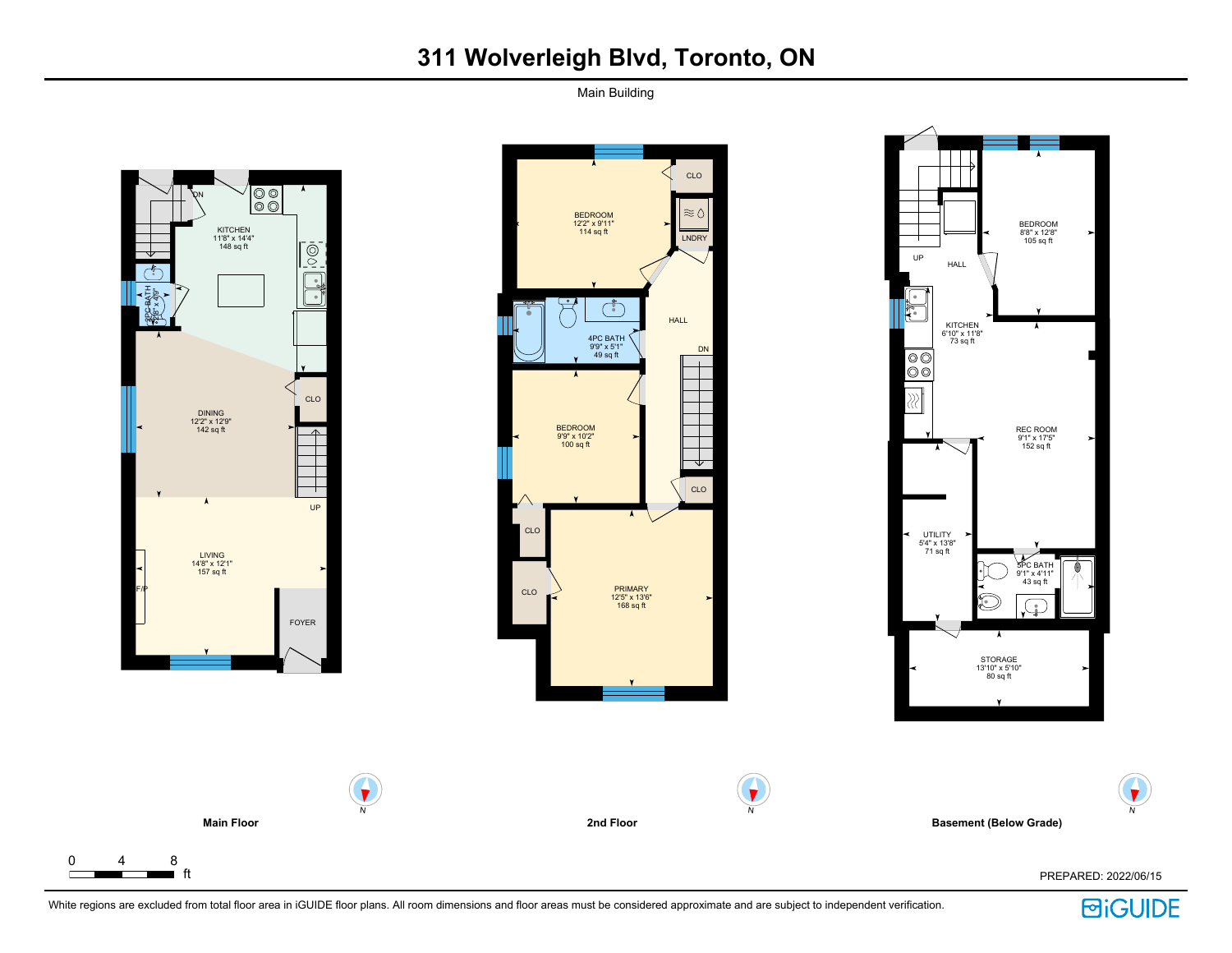**Main Floor**





 $\blacksquare$  ft  $\blacksquare$ 



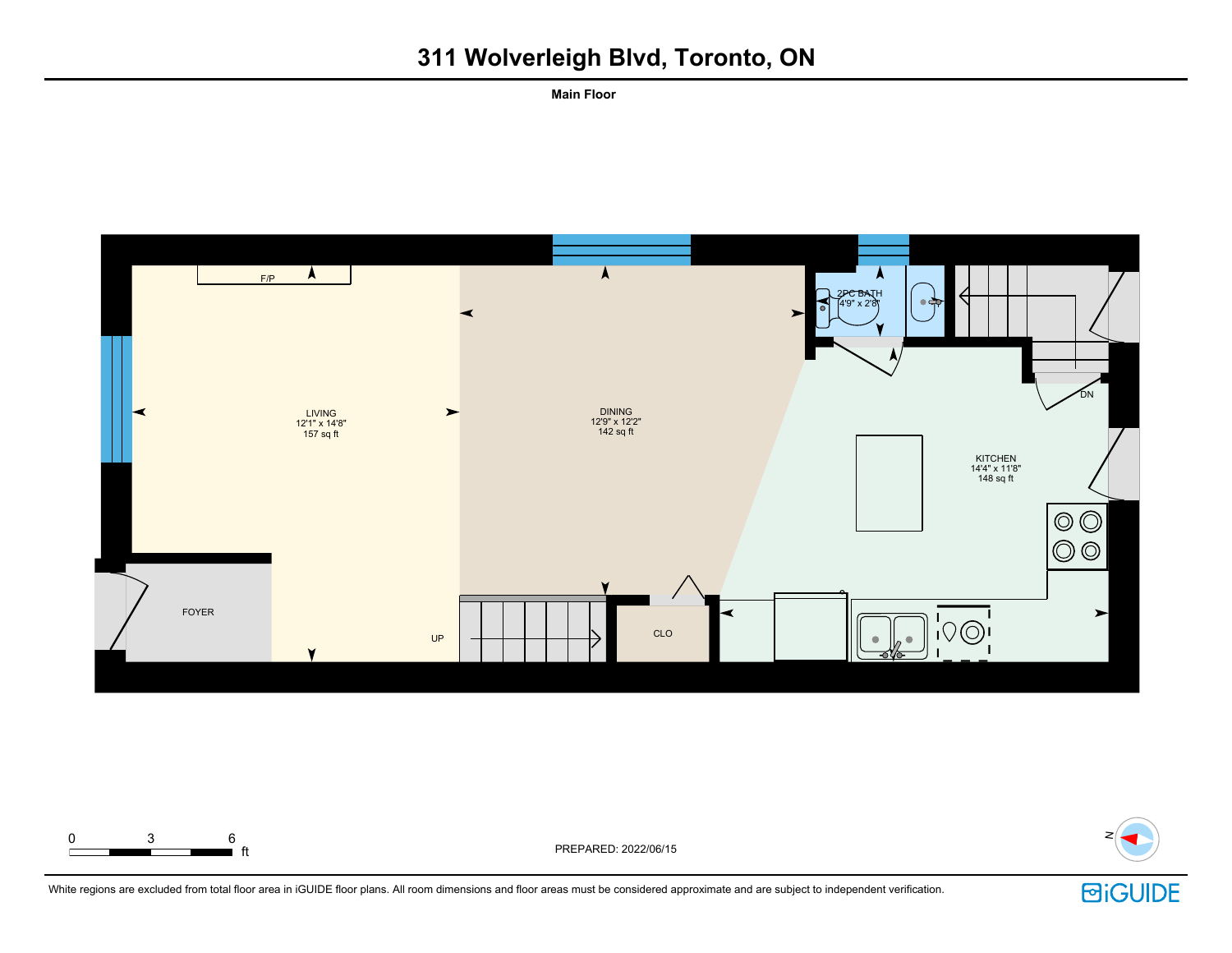**2nd Floor**





**E** ft **F**t PREPARED: 2022/06/15



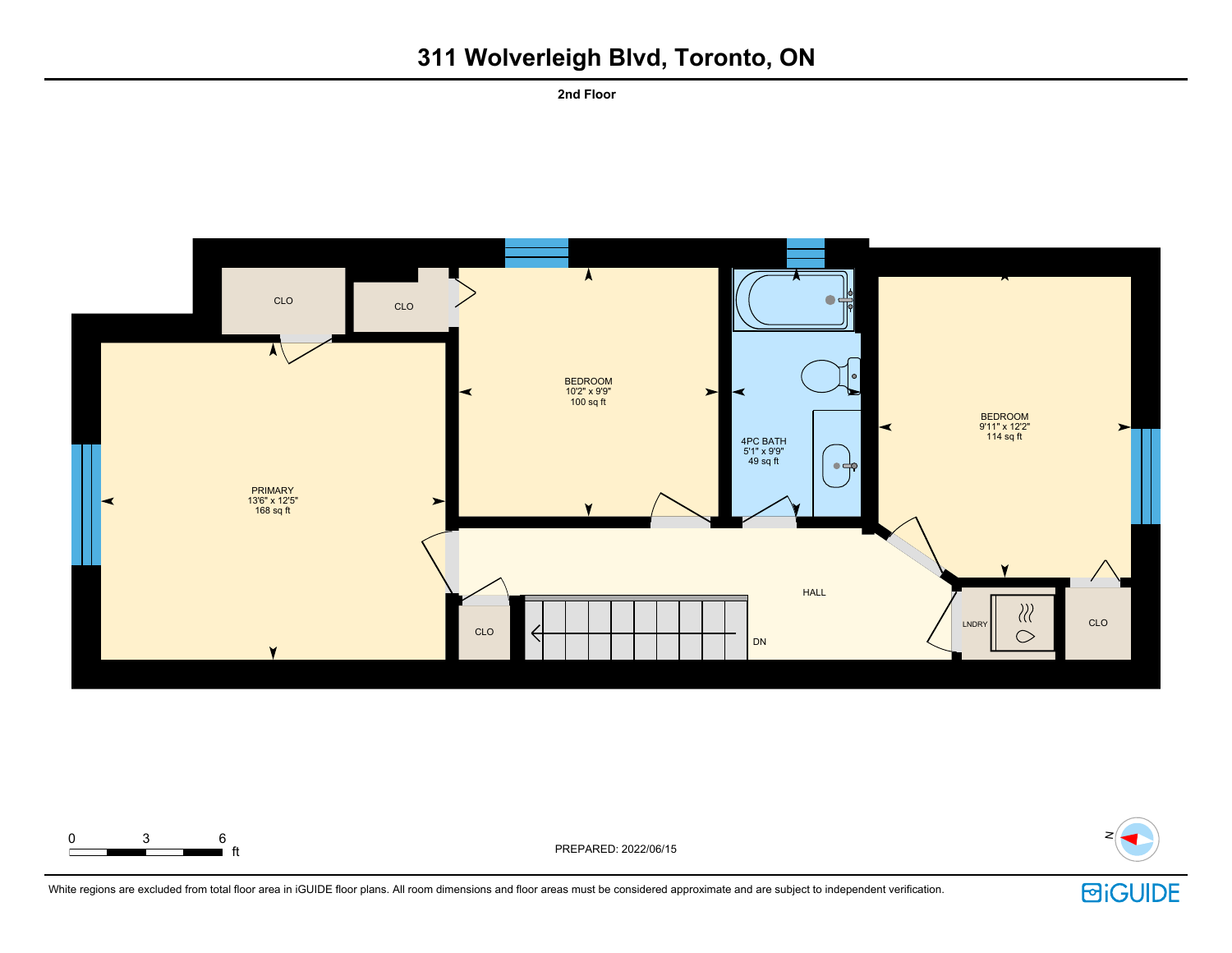**Basement (Below Grade)**





ft PREPARED: 2022/06/15



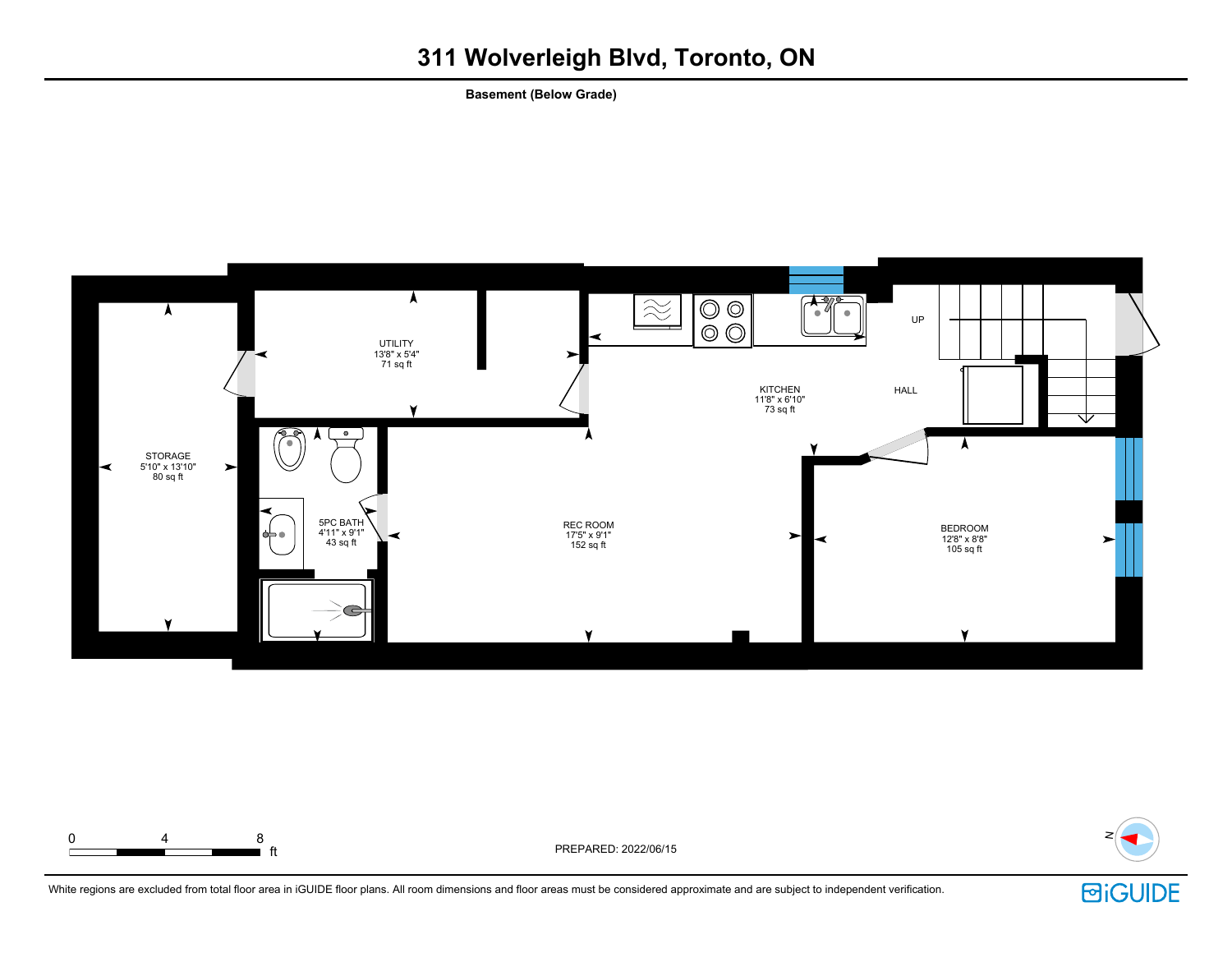## **Property Details**

### **Room Measurements**

Only major rooms are listed. Some listed rooms may be excluded from total interior floor area (e.g. garage). Room dimensions are largest length and width; parts of room may be smaller. Room area is not always equal to product of length and width.

## **Main Building**

MAIN FLOOR 2pc Bath: 2'8" x 4'9" | 12 sq ft Dining: 12'2" x 12'9" | 142 sq ft Kitchen: 11'8" x 14'4" | 148 sq ft Living: 14'8" x 12'1" | 157 sq ft

## 2ND FLOOR

4pc Bath: 9'9" x 5'1" | 49 sq ft Bedroom: 12'2" x 9'11" | 114 sq ft Bedroom: 9'9" x 10'2" | 100 sq ft Primary: 12'5" x 13'6" | 168 sq ft

## BASEMENT

5pc Bath: 9'1" x 4'11" | 43 sq ft Bedroom: 8'8" x 12'8" | 105 sq ft Kitchen: 6'10" x 11'8" | 73 sq ft Rec Room: 9'1" x 17'5" | 152 sq ft Storage: 13'10" x 5'10" | 80 sq ft Utility: 5'4" x 13'8" | 71 sq ft